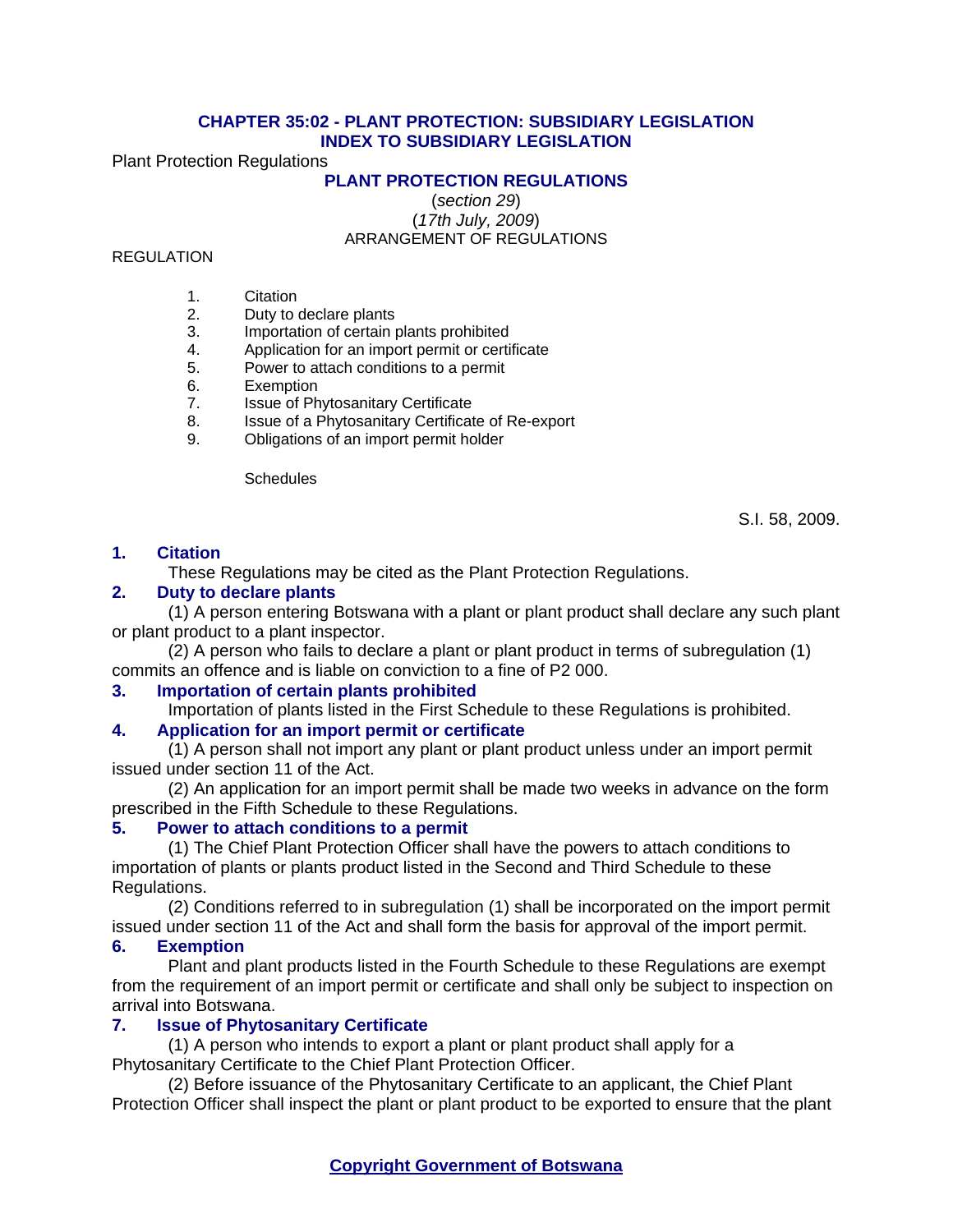or plant product meet the phytosanitary regulations of the importing country.

(3) A Phytosanitary Certificate issued under these Regulations shall be proof that the plants or plant products covered by the certificte have been inspected according to appropriate procedures and are considered to be free from quarantine pests and practically free from other injurious pests.

(4) The National Plant Protection Organisation shall charge a fee to be determined by the Chief Plant Protection Officer for performing its inspection services, payment shall be made before issuance of the certificate.

(5) A Phytosanitary Certificate shall be issued only for plants or plant products grown or produced in Botswana.

## **8. Issue of a Phytosanitary Certificate of Re-export**

A Phytosanitary Certificate of Re-export may be issued for goods not originating from Botswana where such goods were originally accompanied by a Phytosanitary Certificate from the country of origin.

## **9. Obligations of an import permit holder**

(1) A person issued an import permit in terms of these Regulations shall-

- (*a*) notifying the National Plant Protection Organisation about the change in advance;
- (*b*) not transfer the permit to another person or entity unless with written approval of the National Plant Protection Organisation; and
- (*c*) comply with the terms and conditions of the permit.

(2) A person who fails to observe his or her obligations in terms of subregulation (1) commits an offence and is liable to a fine of P2 000.

(3) The Chief Plant Protection Officer shall have the power to revoke the permit or certificate in the event a permit holder fails to observe his or her obligations in terms of the permit.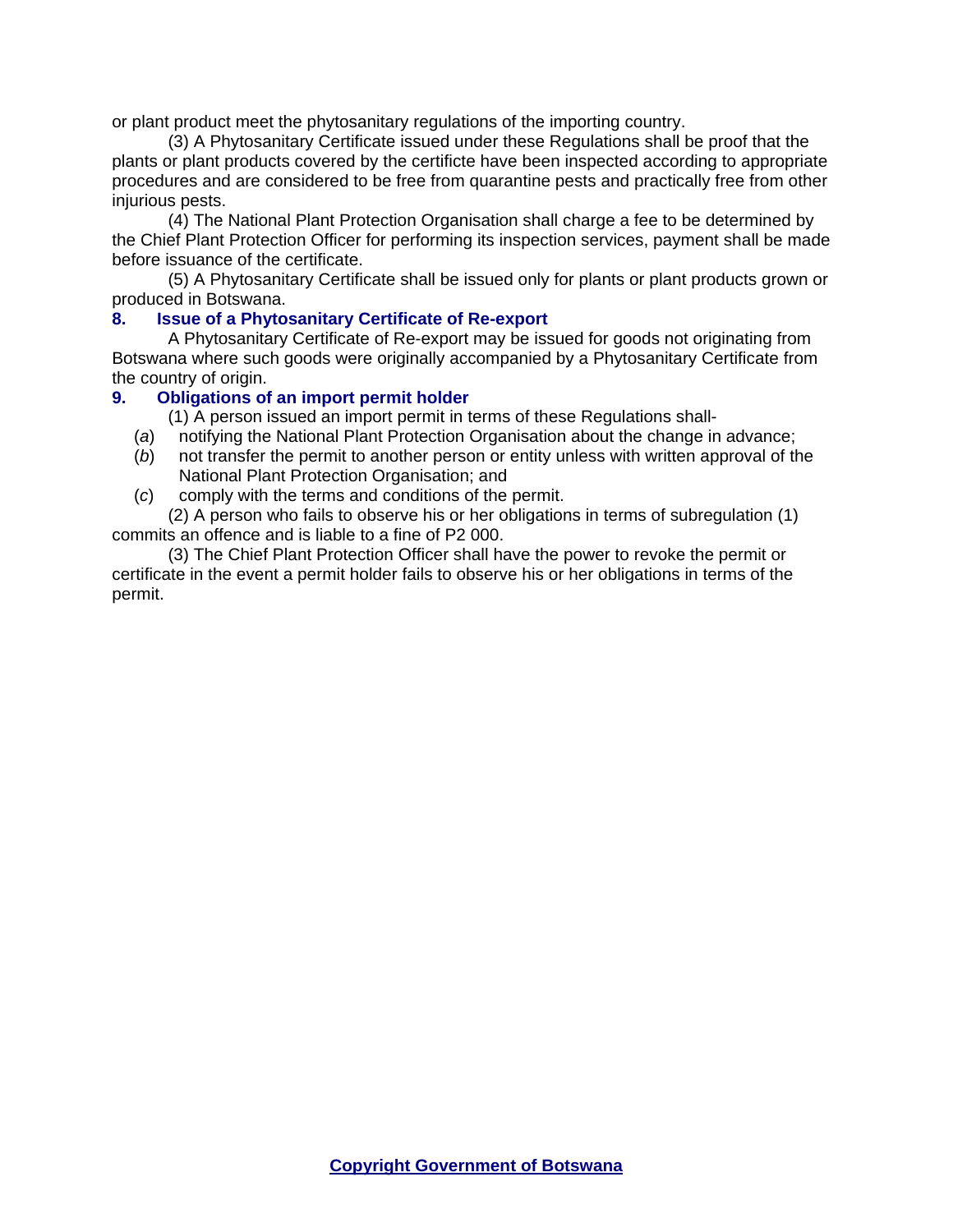## **FIRST SCHEDULE PLANTS THE IMPORTATION OF WHICH IS PROHIBITED**

(*reg 3*)

- 1. *Acacsia caltra* (Common hookthorn)
- 2. *Acacia karroo* (Sweet thorn)
- 3. *Acacia mearnsii* (Black wattle)
- 4. *Araujia sericifera* (Moth catcher)
- 5. *Azolla*
- 6. *Bauhinia* (Yellow bell bauhinia)
- 7. *Buddleja saligna* (False olive)
- 8. *Campuloclinium macrocephalum* (Pom pom weed)
- 9. *Cereus jamacaru* (Queen of the night)
- 10. *Cortaderia jubata* (Pampas grass)
- 11. *Eichhornia crassipes* (water hyacinth)
- 12. *Hyperricum perfolatum* (St Johns wort)
- 13. *Lantana camara* (Spanish Flag)
- 14. *Macfadyena unguis-cati* (Cats Claw creeper)
- 15. *Melia azedarach* (Syringa)
- 16. *Miscanthus sinensis* (Zebra grass)
- 17. *Opuntia stricta* (Sour prickly pear)
- 18. *Parthenium hysterophorus* (Parthenium weed)
- 19. *Prosopis spp.* (Mesquite)
- 20. *Ricinus communis* (Castor oil plant)
- 21. *Sesbania punicea* (Red Sesbania)
- 22. *Solanum mauritanum* (Bugweed)
- 23. *Streptosolen jamesonii* (Marmalade bush)
- 24. *Tecoma stans* (Yellow bells)
- 25. *Tecomaria capensis* (Cape honeysuckle)
- 26. *Thevetia peruviana* (Yellow oleander)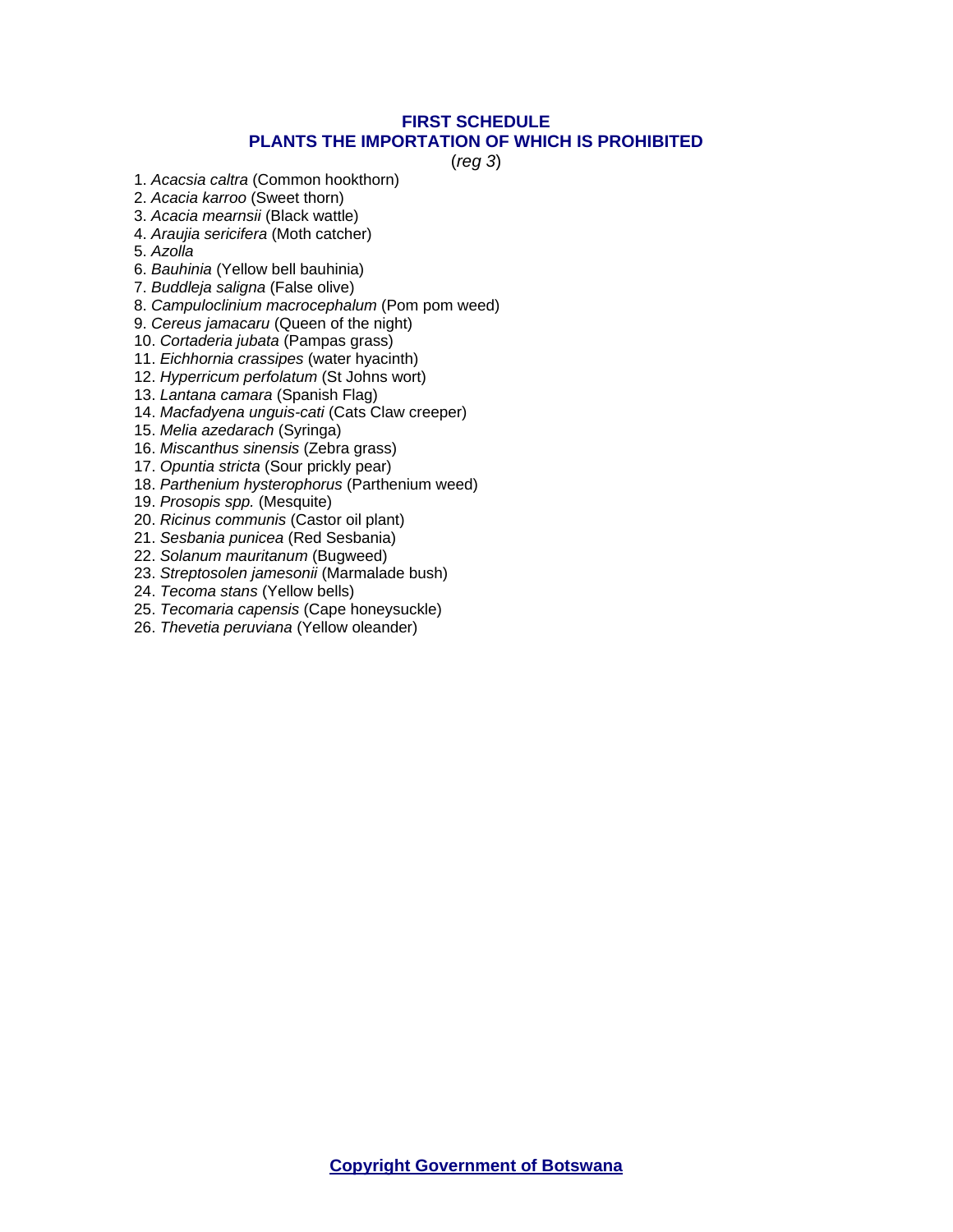## **SECOND SCHEDULE**

#### **PLANTS THE IMPORTATION OF WHICH IS SUBJECT TO SPECIAL CONDITIONS**

(*reg 5 (1)*)

Plants, seeds, fruits or any flowering heads of-

- 1. *Acacia*
- 2. *Allium* (Onion, leek, chives, garlic etc)
- 3. *Arachis* (Groundnuts or peanuts)
- 4. *Arctium* (Burdock, burweed)
- 5. *Beta*
- 6. *Brassica*
- 7. *Capsicum*
- 8. *Citrullus*
- 9. *Citrus*
- 10. *Cucumis*
- 11. *Cucurbitae*
- 12. *Cydonia*
- 13. *Dioscorea* (Yams)
- 14. *Eucalyptus*
- 15. *Forest Trees*
- 16. *Fragaria sp*. (Strawberry)
- 17. *Gosypium* (Cotton)
- 18. *Helianthus*
- 19. *Hibiscus*
- 20. *Ipomea*
- 21. *Lactuca sativa* (Lettuce)
- 22. *Lycorpersicon*
- 23. *Mangifera*
- 24. *Manihot* (Cassava)
- 25. *Medicago*
- 26. *Musa*
- 27. *Nicotiana*
- 28. *Olea spp*. (Olives)
- 29. *Opuntia*
- 30. *Ornamentals* various species
- 31. *Passiflora*
- 32. *Pennisetum*
- 33. *Phaseolus*
- 34. *Piper nigrum*
- 35. *Pisum*
- 36. *Prunus spp.*
- 37. *Psidium guajava* (Guava)
- 38. *Rosa*
- 39. *Solanum spp*.
- 40. *Sorghum*
- 41. *Glycine max* (Soyabean)
- 42. *Thurberia* or any other plant of Malvaceae family
- 43. *Vigna*
- 44. *Vitis*
- 45. *Zea mays*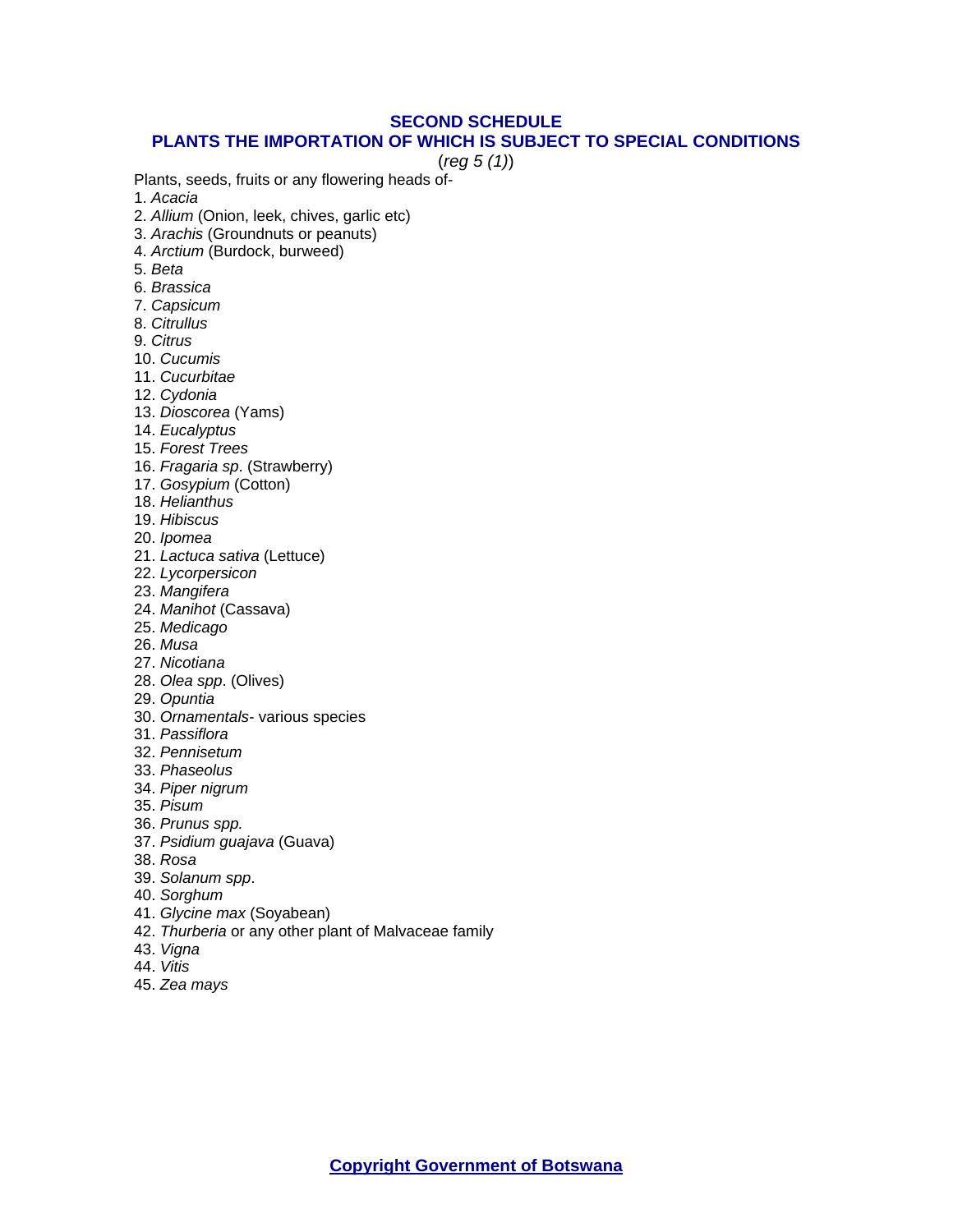# **THIRD SCHEDULE**

## **PLANT PRODUCTS FOR THE IMPORTATION OF WHICH A PERMIT IS REQUIRED**

(*reg 5 (1)*)

1. Lucerne hay

2. Cereal stover

3. Cereal (Sorghum, maize, wheat, rice) Bran

4. Firewood

5. Unprocessed coniferous wood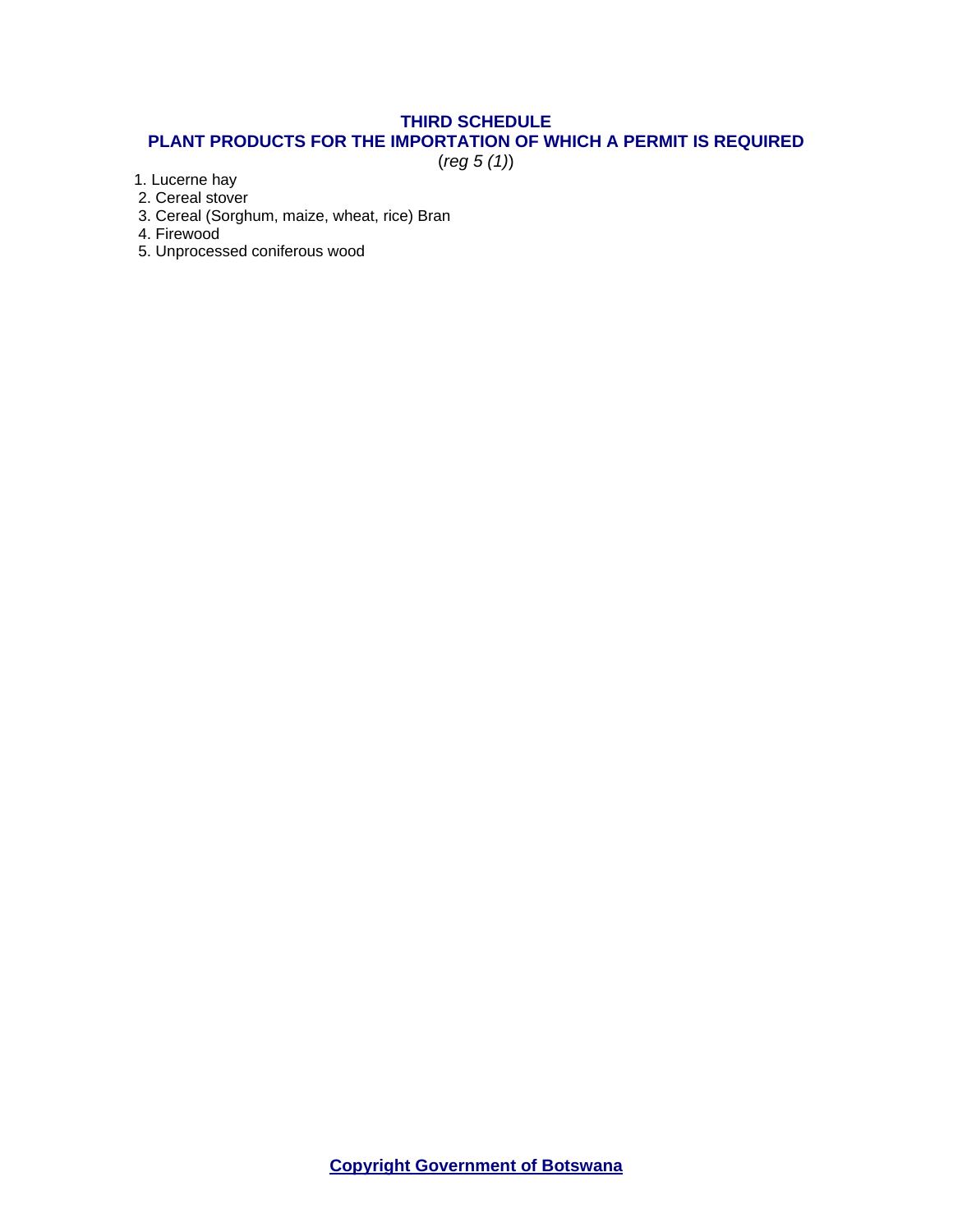#### **FOURTH SCHEDULE**

#### **PLANTS AND PLANT PRODUCTS THE IMPORTATION OF WHICH DOES NOT REQUIRE A PERMIT**

(*reg 6*)

(1) Agricultural products for immediate consumption as set out below:

| Products         | Quantity/person |
|------------------|-----------------|
| Bananas          | 20 kg           |
| <b>Beetroot</b>  | 10 kg           |
| Butternuts       | 10 kg           |
| Carrots          | 10 kg           |
| Green pepper     | 10 kg           |
| Maize            | 25 kg           |
| Maize products   | 25 kg           |
| Mangoes          | 10 kg           |
| Pulses           | 25 kg           |
| Pumpkin          | $10$ kg         |
| Sorghum          | 25 kg           |
| Sorghum products | 25 kg           |
| Sweet potatoes   | 10 kg           |
| Water melon      | 10 kg           |
| Wheat            | 25 kg           |
| Cabbage          | 30 kg           |
| Onions           | 15 kg           |
| Oranges          | 15 kg           |
| Potatoes         | 20 kg           |
| Tomatoes         | 10 kg           |

(2) hermetically sealed seeds from accredited seed companies.

(3) processed foods

(4) wood packaging material treated in accordance to International Standard for Phytosanitary Measures (ISPM) No. 15.

- (5) Furniture
- (6) Baskets
- (7) Kiln dried timber
- (8) Treated timber in accordance ISO standards.